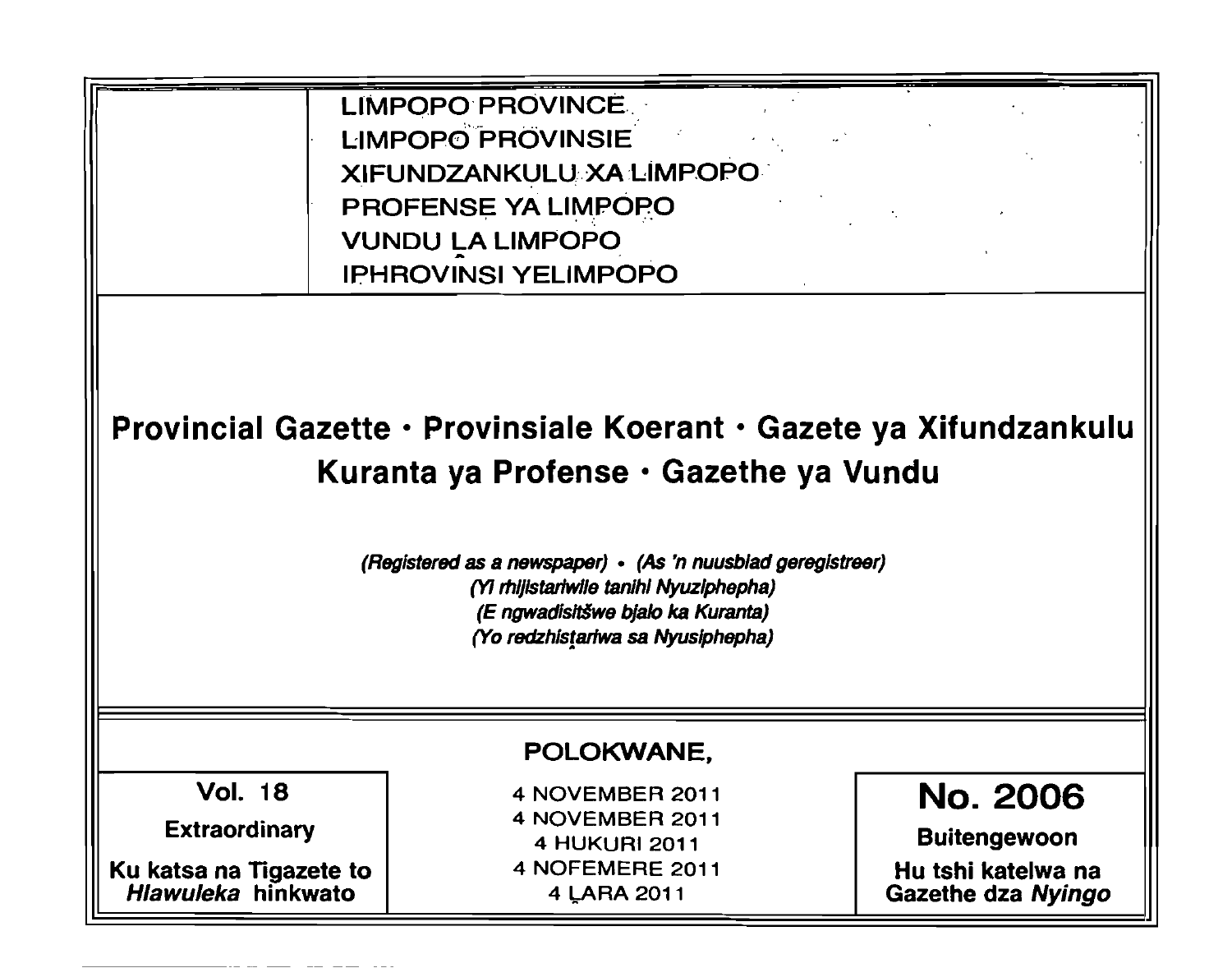#### IMPORTANT NOTICE

The Government Printing Works will not be held responsible for faxed documents not received due to errors on the fax machine or faxes received which are unclear or incomplete. Please be advised that an "OK" Slip, received from a fax machine, will not be accepted as proof that documents were received by the GPW for printing. If documents are faxed to the GPW it will be the sender's responsibility to phone and confirm that the documents were received in good order.

Furthermore the Government Printing Works will also not be held responsible for cancellations and amendments which have not been done on original documents received from clients.

|     | $CONTENTS \cdot INHOUND$ |             |                |
|-----|--------------------------|-------------|----------------|
| No. |                          | Page<br>No. | Gazette<br>No. |
|     | <b>GENERAL NOTICE</b>    |             |                |
| 348 |                          | з           | 2006           |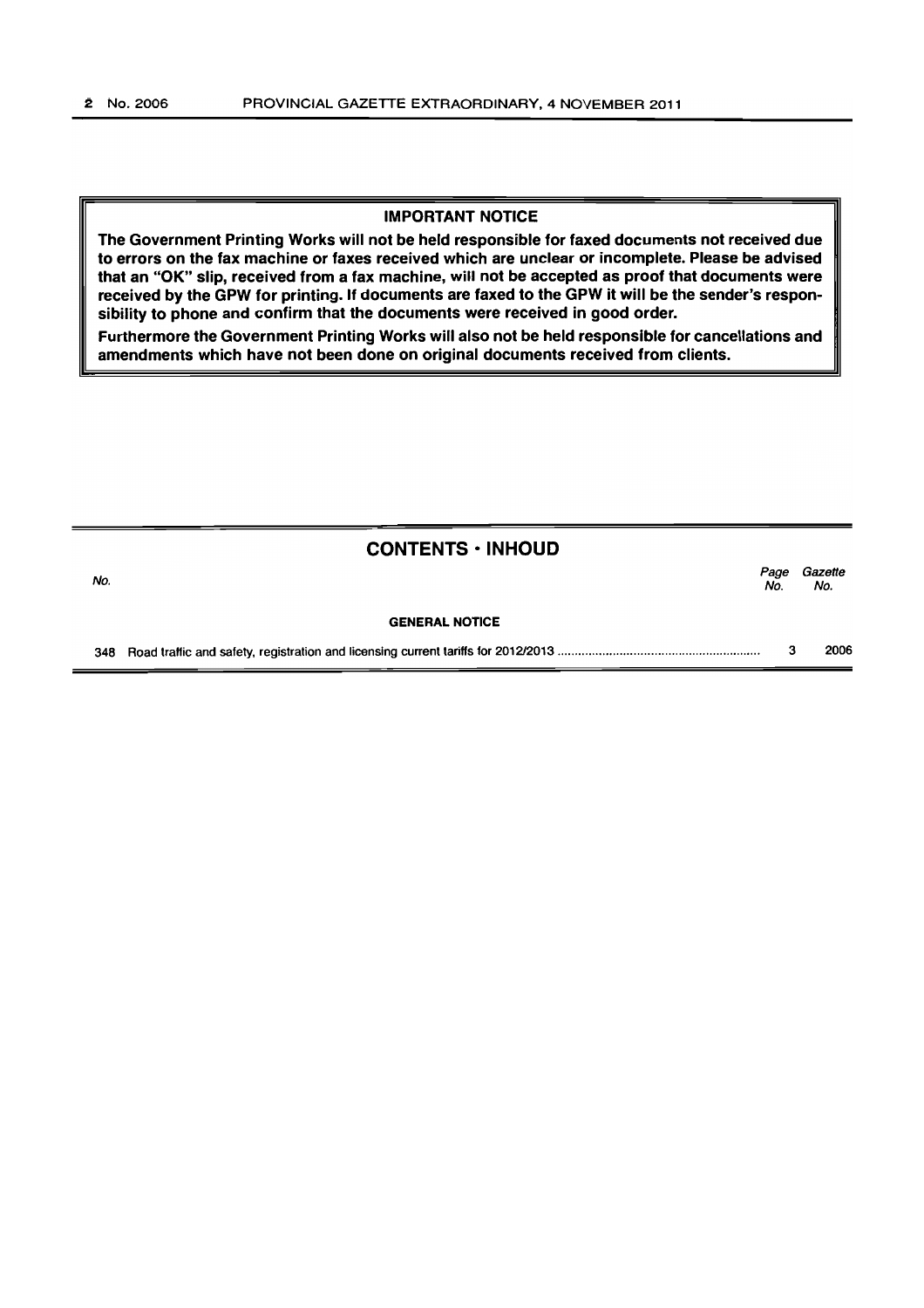# GENERAL NOTICE

### GENERAL NOTICE 348 OF 2011

Notice is hereby given for the increase of tariffs and fees for the Department of Roads and Transport, in Limpopo Province.

## ROAD TRAFFIC AND SAFETY REGISTRATION AND LICENSING CURRENT TARIFFS FOR 2012/2013

### TABLE 1: MISCELLANEOUS FEES

| T<br>E<br>М    |                                                                                                                                                                                                        | 2011/12          | 2012/13          | <b>SECTION OF ACT OR</b><br><b>REGULATION</b>                          |
|----------------|--------------------------------------------------------------------------------------------------------------------------------------------------------------------------------------------------------|------------------|------------------|------------------------------------------------------------------------|
| $\overline{1}$ | Application for registration as an inspector<br>of licenses, examiners of vehicles,<br>examiner for drivers licenses, traffic officer<br>or NaTIS officer/user                                         | R93              | <b>R98</b>       | Sec 4 (2) of the RTA,<br>1989 (act 29 of 1989)                         |
| $\overline{2}$ | Application for a learners license<br>(excluding issue of a learners license)<br>including test                                                                                                        | R <sub>159</sub> | R <sub>159</sub> | Sec. 17(1) (2) and Reg<br>$105(1)$ (d)                                 |
| $\overline{3}$ | Issue of a learners license                                                                                                                                                                            | <b>R57</b>       | <b>R60</b>       | Sec 17(3) and Reg 105<br>(1)                                           |
| 4              | Application for a drivers license (excluding<br>issue of a card of a driving license card)<br>including test in the case of :                                                                          |                  |                  | Sec 18 (1) and Reg 106<br>$(1)$ (d)                                    |
|                | (a) code C1, C, EC1 or EC                                                                                                                                                                              | R216             | R227             |                                                                        |
|                | (b) code B or EB                                                                                                                                                                                       | R <sub>216</sub> | R227             |                                                                        |
|                | (c) code A1 or A                                                                                                                                                                                       | R <sub>174</sub> | R183             |                                                                        |
| 5              | (a) Issue of driving license card,<br>substitution of drivers license with<br>the period referred to in regulation<br>102 (1) (b) or license by virtue of<br>foreign or Government driver's<br>license | R <sub>216</sub> | R227             | Sec 18(4), 25<br>$(3), 23, 19, 20$ Reg. $106(3)$<br>(b) and Reg 108(1) |
|                | (b) Substitution of driver's license<br>outside the period referred to in<br>Regulation 102 (1) (b)                                                                                                    |                  |                  | Sec 19 Reg 111,112A                                                    |
| 6              | Application for registration of a driver's                                                                                                                                                             | R11 300          | R11301           | <b>Sec 8A,9</b>                                                        |
|                | license testing centre                                                                                                                                                                                 |                  |                  | Reg.91,92,93                                                           |
| $\overline{7}$ | <b>Application for form TDL</b>                                                                                                                                                                        | <b>R85</b>       | <b>R89</b>       | Regulation 1000                                                        |
| 8              | Issue of engine or chassis number                                                                                                                                                                      | $\overline{a}$   |                  | <b>Regulation 56</b>                                                   |
| 9              | Application and examination for an<br>instructor 's certificate                                                                                                                                        | R249             | R261             | Reg 250 of the RTA,<br>(Act29 of 1989)                                 |
| 1              | Issue of instructor certificate                                                                                                                                                                        | <b>R94</b>       | <b>R99</b>       | Reg 114C(2)                                                            |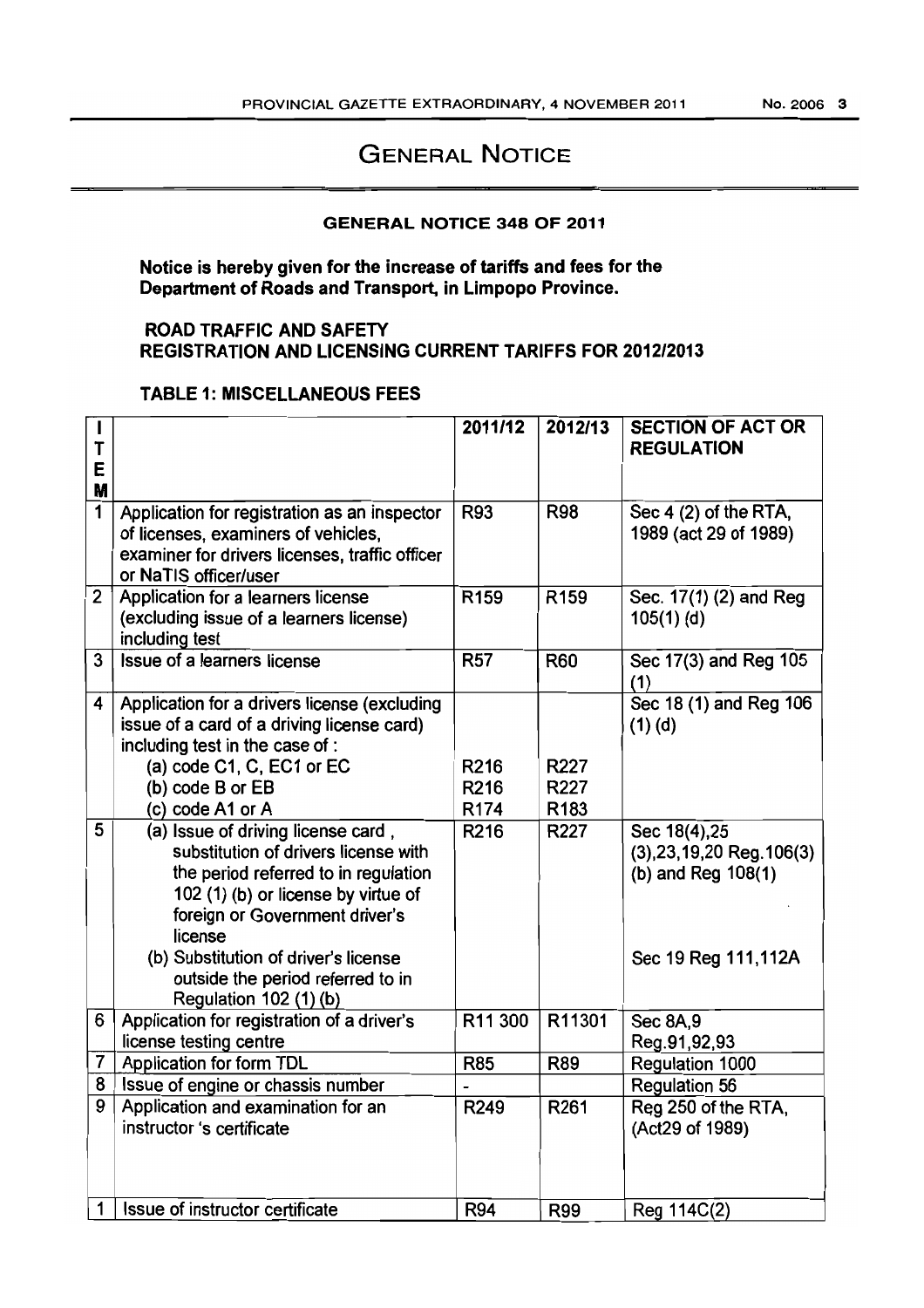| 0            |                                            |                  |                   |                     |
|--------------|--------------------------------------------|------------------|-------------------|---------------------|
| 1            | (a) Application for a professional         | R99              | R <sub>104</sub>  | Reg 118(2) (a)      |
| 1            | driving permit (excluding issue of a       |                  |                   |                     |
|              | driving license card)                      |                  |                   |                     |
|              | (b) Issue of professional driving permit   | R212             | R223              | Reg 119(1)          |
|              | on driving license card                    |                  |                   |                     |
| 1            | Application for registration of vehicle    | R11301           | R11301            | Sec 38 and 39       |
| 2            | testing station                            |                  |                   |                     |
| 1            | Application for certificate of             |                  |                   | Regulations 139 and |
| 3            | roadworthiness test in respect of:         |                  |                   | 141                 |
|              | (a) motor cycles, motor tricycles and      | R93              | <b>R98</b>        |                     |
|              | motor cycles with cars                     |                  |                   |                     |
|              | (b) buses                                  | R <sub>198</sub> | R208              |                     |
|              | (c) goods vehicles (excluding trailers)    | R <sub>174</sub> | R183              |                     |
|              | (d) all another motor vehicles (including  | R <sub>138</sub> | R <sub>145</sub>  |                     |
|              | trailers)                                  |                  |                   |                     |
| 1            | Application for certification of           |                  |                   | <b>Reg 141</b>      |
| 4            | roadworthiness test at a testing station   |                  |                   |                     |
|              | which is not a registering authority       |                  |                   |                     |
| 1            | Issue of certification of roadworthiness   | R81              | <b>R85</b>        | <b>Reg 143</b>      |
| 5            |                                            |                  |                   |                     |
|              |                                            |                  |                   |                     |
|              |                                            |                  |                   |                     |
|              |                                            |                  |                   |                     |
| 1            | Issue of form CRW for a motor vehicle not  | R81              | R81               | <b>Reg 143</b>      |
| 6            | registered in RSA                          |                  |                   |                     |
| 1            | Identification of an operator              | R <sub>101</sub> | R <sub>106</sub>  | <b>Sec 45</b>       |
| 7            |                                            |                  |                   |                     |
| 1            | Application for duplicate permanent        | R <sub>101</sub> | R <sub>106</sub>  | <b>Sec 45</b>       |
| 8            | operator card                              |                  |                   |                     |
| 1            | Application for a new operator and due to  | <b>R76</b>       | R80               | <b>Reg 270</b>      |
| 9            | a change of address or change of           |                  |                   |                     |
|              | registration number                        |                  |                   |                     |
|              |                                            |                  |                   |                     |
|              |                                            |                  |                   |                     |
| 2            | Cost of confirming information             | R81              | <b>R81</b>        |                     |
| 0            |                                            |                  |                   |                     |
| 2            | Issue of a duplicate document in respect   |                  |                   |                     |
| 1            | οf                                         |                  |                   |                     |
|              |                                            |                  |                   |                     |
|              | (a) duplicate registration certificate in  | R618             | R649              |                     |
|              | case the original is destroyed,            |                  |                   |                     |
|              | misplaced or lost                          |                  |                   |                     |
|              | (b) any other document                     | R213             | R224              |                     |
| $\mathbf{2}$ | Application for personal license number as | R1697            | R <sub>1697</sub> | <b>Reg 28</b>       |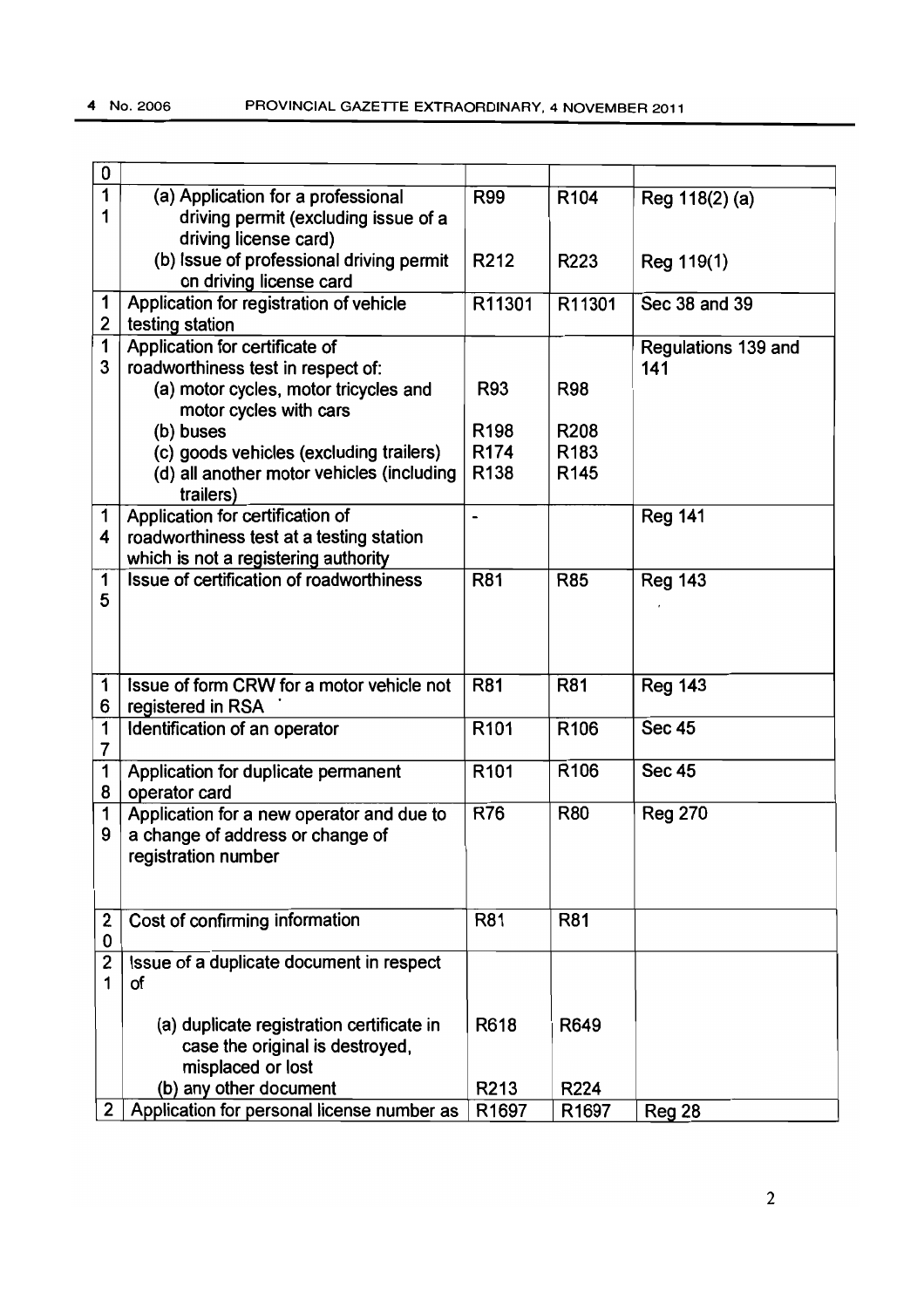| $\overline{2}$      | approved by MEC responsible for the<br><b>Road Traffic Act</b>                                                                                                              |                  |                  |                                         |
|---------------------|-----------------------------------------------------------------------------------------------------------------------------------------------------------------------------|------------------|------------------|-----------------------------------------|
| $\mathbf{2}$<br>3   | Application for personal license numbers,<br>other than a personal license number<br>referred to in item 14, as approved by the<br>MEC responsible for the Road Traffic Act | R1136            | R1136            | <b>Reg 28</b>                           |
| $\mathbf{2}$<br>4   | Application for the allocation of ordinary/<br>special/ personalized license number to a<br>motor                                                                           | R <sub>156</sub> | R <sub>156</sub> | Reg 28(3)                               |
| 2<br>5              | Application for registration as<br>manufacturer, importer or builder of motor<br>vehicles (MIB)                                                                             | R11301           | R11301           | Sec <sub>5</sub><br>Reg 38,39 (2) (b)   |
| 2<br>6              | Duplicate certificate of manufacturer,<br>importer and builder of motor vehicles                                                                                            | R <sub>216</sub> | R227             | Sec <sub>5</sub><br>Reg 38, 39, (2) (b) |
| $\overline{2}$<br>7 | Application for registration as<br>manufacturers of number plates                                                                                                           | R11301           | R11301           | Reg 48, 49 (2) (b)                      |
| $\overline{2}$<br>8 | Duplicate certificate of registration as<br>manufacturer of number plates                                                                                                   | R204             | R214             | Reg 48, 49 (2) (b)                      |

# **Table 2:** MOTOR VEHICLE **REGISTRATION AND LICENSE FEES**

| <b>ITEM</b>    |                                                                                                                                                              | <b>KILOGRAM</b>                                          | <b>FEE</b>                                                                           | <b>FEE</b>                                                                                        | <b>SECTION OF ACT</b><br><b>REGULATION</b> |
|----------------|--------------------------------------------------------------------------------------------------------------------------------------------------------------|----------------------------------------------------------|--------------------------------------------------------------------------------------|---------------------------------------------------------------------------------------------------|--------------------------------------------|
|                | <b>MOTOR VEHICLE</b><br><b>REGISTRATION FEE</b>                                                                                                              |                                                          | <b>R96</b>                                                                           | <b>R96</b>                                                                                        | Reg 8                                      |
| $\overline{2}$ | <b>MOTOR V/H LICENSE</b><br><b>FEE</b>                                                                                                                       |                                                          |                                                                                      |                                                                                                   |                                            |
| 2.1            | Motor cycle, motor tricycle<br>and motor cycle referred to<br>in items<br>2.2, 2.3, 2.4, 2.5, 2.6, 2.7, 2.8, 2<br>.9,2.10 or 3 of this schedule              |                                                          | R <sub>141</sub>                                                                     | R <sub>141</sub>                                                                                  | <b>Reg.24</b>                              |
| 2.2            | A motor vehicle, other than<br>a motor vehicle referred to<br>in items 2.1, 2.3, 2.4,<br>2.4, 2.6, 2.7, 2.8, 2.9, 2.10 or 3<br>of this schedule, with a rate | $0 - 250$<br>251-500<br>501-750<br>751-1000<br>1001-1250 | R <sub>135</sub><br>R <sub>147</sub><br>R <sub>159</sub><br>R <sub>204</sub><br>R228 | R <sub>142</sub><br>R <sub>154</sub><br>R <sub>167</sub><br>R <sub>2</sub> 14<br>R <sub>239</sub> |                                            |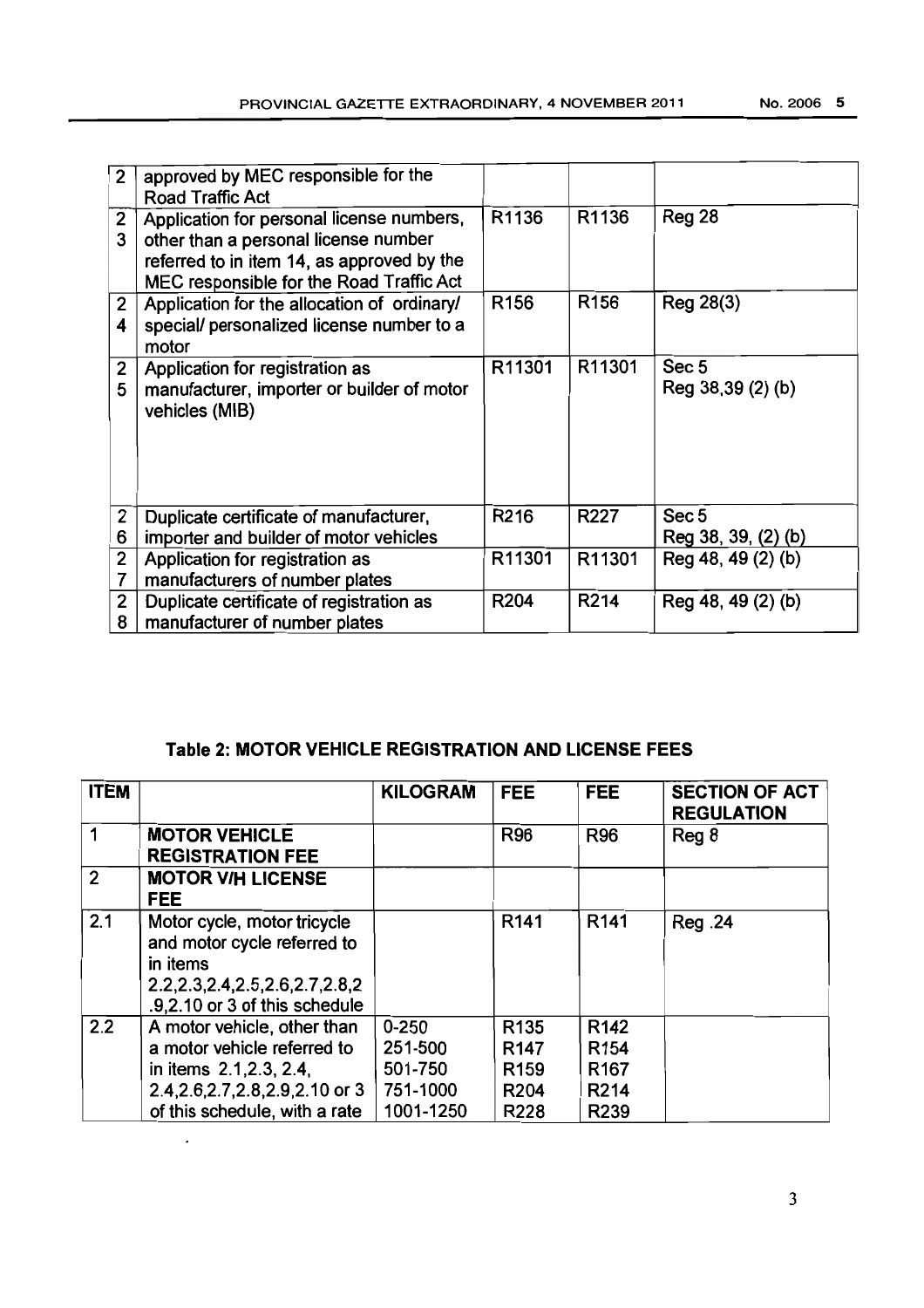$\ddot{\phantom{a}}$ 

|     | of                            | 1251-1500    | R279              | R293              |  |
|-----|-------------------------------|--------------|-------------------|-------------------|--|
|     |                               | 1501-1750    | R330              | R347              |  |
|     |                               | 1751-2000    | R402              | R422              |  |
|     |                               | 2001-2250    | R597              | R627              |  |
|     |                               | 2251-2500    | R612              | R643              |  |
|     |                               | 2051-2750    | R669              | R702              |  |
|     |                               | 2751-3000    | R828              | R869              |  |
|     |                               | 3001-3250    | R903              | R948              |  |
|     |                               | 3251-3500    | R1017             | R1068             |  |
|     |                               | 3501-3750    | R1170             | R1229             |  |
|     |                               | 3751-4000    | R1296             | R1361             |  |
|     |                               | 4001-4250    | R1425             | R1496             |  |
|     |                               | 4251-4500    | R <sub>1578</sub> | R <sub>1657</sub> |  |
|     |                               | 4501-4750    | R1716             | R1802             |  |
|     |                               | 4751-5000    | R1782             | R <sub>1871</sub> |  |
|     |                               | 5001-5250    | R2709             | R2844             |  |
|     |                               | 2521-5500    | R3015             | R3166             |  |
|     |                               | 5501-5750    | R3327             | R3493             |  |
|     |                               | 5751-6000    | R3561             | R3739             |  |
|     |                               | 6001-6250    | R3906             | R4101             |  |
|     |                               | 6251-6500    | R4209             | R4419             |  |
|     |                               | 6501-6750    | R4527             | R4753             |  |
|     |                               | 6751-7000    | R4998             | R5248             |  |
|     |                               | 7001-7250    | R5151             | R5409             |  |
|     |                               | 7251-7500    | R5481             | R5755             |  |
|     |                               | 7501-8000    | R6042             | R6344             |  |
|     |                               | 8001-8500    | R6753             | R7091             |  |
|     |                               | 8501-9000    | R7530             | R7907             |  |
|     |                               | 9001-9500    | R8307             | R8722             |  |
|     |                               | 9501-10000   | R9081             | R9535             |  |
|     |                               | 10001-10500  | R10035            | R10537            |  |
|     |                               | 10501-11000  | R11016            | R11567            |  |
|     |                               | 11001-11500  | R11994            | R12594            |  |
|     |                               | 11501-12000  | R13038            | R13690            |  |
|     |                               | For each     | R1116             | R1172             |  |
|     |                               | additional   |                   |                   |  |
|     |                               | 500          |                   |                   |  |
|     |                               | kilograms or |                   |                   |  |
|     |                               | part thereof |                   |                   |  |
|     |                               | above 12000  |                   |                   |  |
|     |                               |              |                   |                   |  |
|     |                               | kilograms    | R <sub>102</sub>  | R <sub>107</sub>  |  |
| 2.3 | A trailer, other than a semi- | $0 - 250$    |                   |                   |  |
|     | trailer, used by the owner    | 251-500      | R <sub>102</sub>  | R <sub>107</sub>  |  |
|     | thereof solely for solely for | 501-750      | R <sub>102</sub>  | R <sub>107</sub>  |  |
|     | his own farming activities,   | 751-1000     | R <sub>102</sub>  | R <sub>107</sub>  |  |
|     | other than for the            | 1001-1250    | R <sub>102</sub>  | R <sub>107</sub>  |  |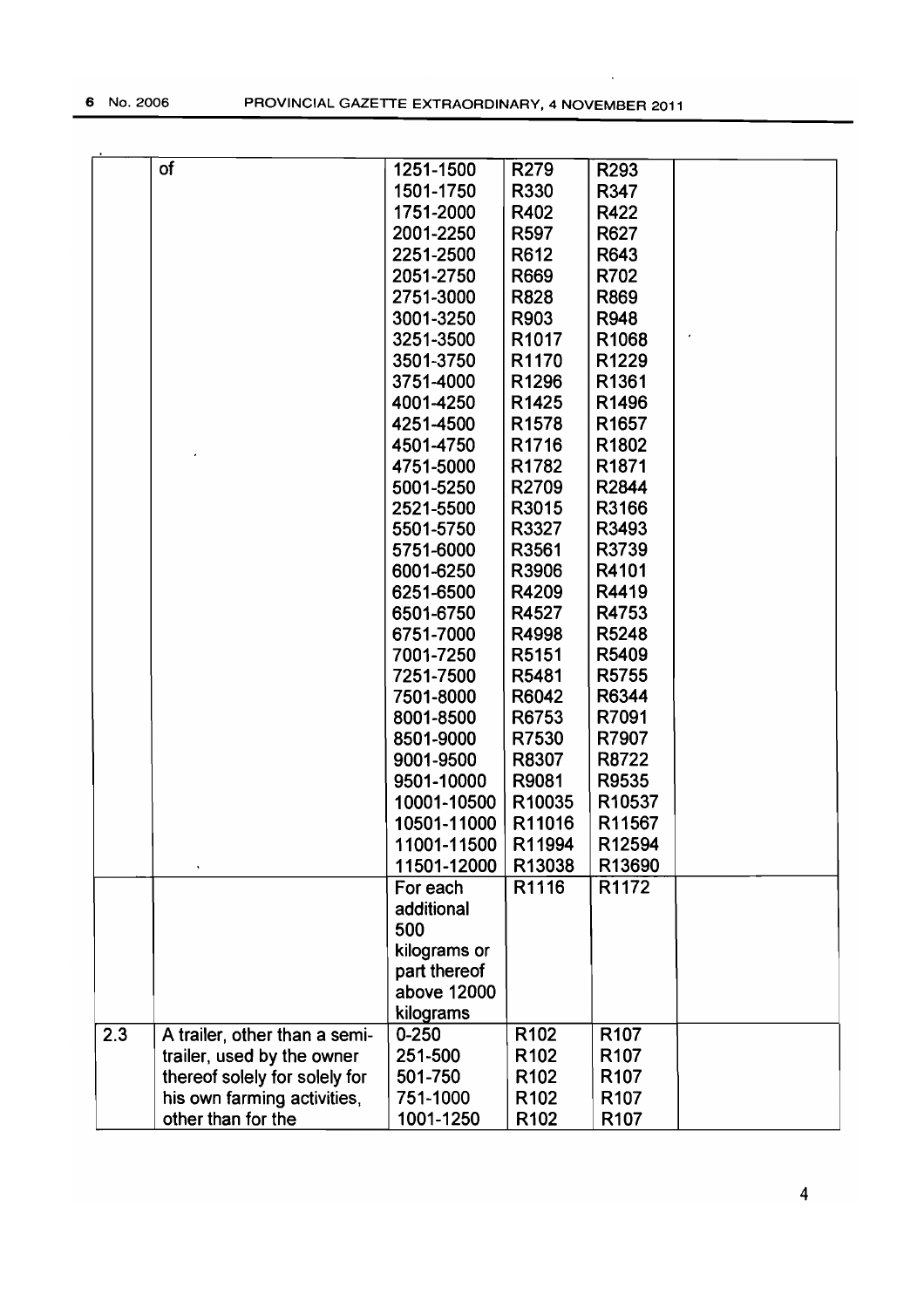|     | conveyance of goods for              | 1251-1500    | R <sub>102</sub> | R <sub>107</sub> |  |
|-----|--------------------------------------|--------------|------------------|------------------|--|
|     | reward on a public road,             | 1501-1750    | R <sub>102</sub> | R <sub>107</sub> |  |
|     | other than a motor vehicle           | 1751-2000    | R <sub>102</sub> | R <sub>107</sub> |  |
|     | referred to in items                 | 2001-2250    | R <sub>102</sub> | R <sub>107</sub> |  |
|     | 2.1, 2.2, 2.4, 2.5, 2.6, 2.7, 2.8, 2 | 2251-2500    | R <sub>102</sub> | R <sub>107</sub> |  |
|     | .9,2.10 or 3 of this                 | 2051-2750    | R <sub>102</sub> | R <sub>107</sub> |  |
|     | schedule, with a rate of             | 2751-3000    | R <sub>102</sub> | R <sub>107</sub> |  |
|     |                                      | 3001-3250    | R <sub>102</sub> | R <sub>107</sub> |  |
|     |                                      | 3251-3500    | R <sub>102</sub> | R <sub>107</sub> |  |
|     |                                      | 3501-3750    | R <sub>102</sub> | R <sub>107</sub> |  |
|     |                                      | 3751-4000    | R <sub>102</sub> | R <sub>107</sub> |  |
|     |                                      | 4001-4250    | R <sub>102</sub> | R <sub>107</sub> |  |
|     |                                      | 4251-4500    | R <sub>102</sub> | R <sub>107</sub> |  |
|     |                                      | 4501-4750    | R <sub>102</sub> | R <sub>107</sub> |  |
|     |                                      | 4751-5000    | R <sub>102</sub> | R <sub>107</sub> |  |
|     |                                      | 5001-5250    | R <sub>102</sub> | R <sub>107</sub> |  |
|     |                                      | 2521-5500    | R <sub>102</sub> | R <sub>107</sub> |  |
|     |                                      | 5501-5750    | R <sub>102</sub> | R <sub>107</sub> |  |
|     |                                      | 5751-6000    | R <sub>102</sub> | R <sub>107</sub> |  |
|     |                                      | 6001-6250    | R <sub>102</sub> | R <sub>107</sub> |  |
|     |                                      | 6251-6500    | R <sub>102</sub> | R <sub>107</sub> |  |
|     |                                      | 6501-6750    | R <sub>102</sub> | R <sub>107</sub> |  |
|     |                                      | 6751-7000    | R <sub>102</sub> | R <sub>107</sub> |  |
|     |                                      | 7001-7250    | R <sub>102</sub> | R <sub>107</sub> |  |
|     |                                      | 7251-7500    | R <sub>102</sub> | R <sub>107</sub> |  |
|     |                                      | 7501-8000    | R <sub>102</sub> | R <sub>107</sub> |  |
|     |                                      |              |                  |                  |  |
|     |                                      | 8001-8500    | R <sub>102</sub> | R <sub>107</sub> |  |
|     |                                      | 8501-9000    | R <sub>102</sub> | R <sub>107</sub> |  |
|     |                                      | 9001-9500    | R <sub>102</sub> | R <sub>107</sub> |  |
|     |                                      | 9501-10000   | R <sub>102</sub> | R <sub>107</sub> |  |
|     |                                      | 10001-10500  | R <sub>102</sub> | R <sub>107</sub> |  |
|     |                                      | 10501-11000  | R <sub>102</sub> | R <sub>107</sub> |  |
|     |                                      | 11001-11500  | R <sub>102</sub> | R <sub>107</sub> |  |
|     |                                      | 11501-12000  | R459             | R482             |  |
|     |                                      | For each     | R432             | R454             |  |
|     |                                      | additional   |                  |                  |  |
|     |                                      | 500          |                  |                  |  |
|     |                                      | kilograms or |                  |                  |  |
|     |                                      | part thereof |                  |                  |  |
|     |                                      | above 12000  |                  |                  |  |
| 2.4 | A breakdown vehicle, other           | $0 - 250$    | R <sub>135</sub> | R <sub>142</sub> |  |
|     | than a motor vehicle                 | 251-500      | R <sub>147</sub> | R <sub>154</sub> |  |
|     | referred to in items                 | 501-750      | R <sub>159</sub> | R <sub>167</sub> |  |
|     | 2.1, 2.2, 2.3, 2.4, 2.5, 2.6, 2.7, 2 | 751-1000     | R204             | R214             |  |
|     | .8,2.9,2.10 or 3 of this             | 1001-1250    | R228             | R239             |  |
|     | schedule with the rate of            | 1251-1500    | R279             | R293             |  |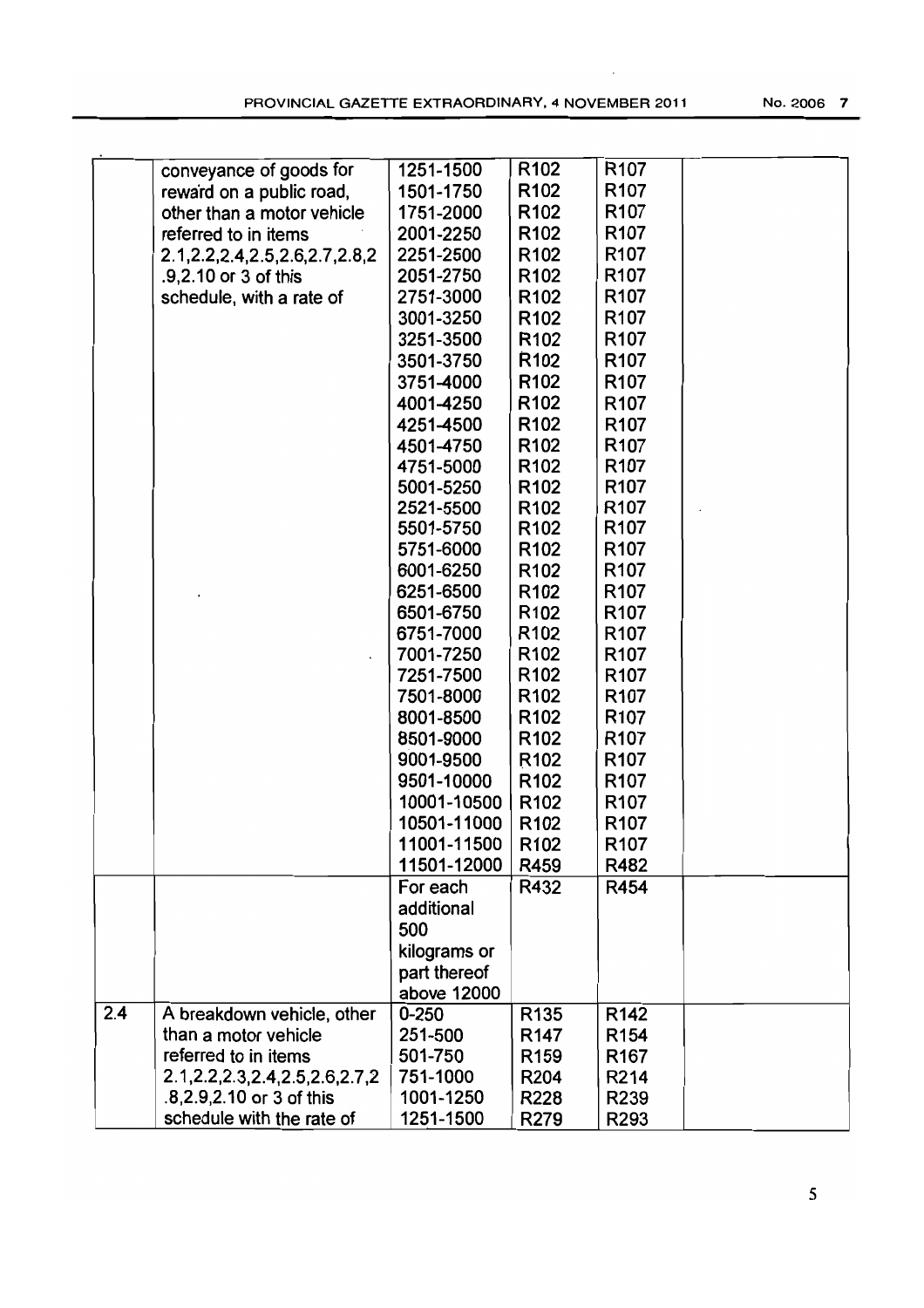|     |                               | 1501-1750    | R330              | R347              |  |
|-----|-------------------------------|--------------|-------------------|-------------------|--|
|     |                               | 1751-2000    | R402              | R422              |  |
|     |                               | 2001-2250    | R597              | R627              |  |
|     |                               | 2251-2500    | R612              | R643              |  |
|     |                               | 2051-2750    | R669              | R702              |  |
|     |                               | 2751-3000    | R828              | R869              |  |
|     |                               | 3001-3250    | R903              | R948              |  |
|     |                               | 3251-3500    | R <sub>1017</sub> | R1068             |  |
|     |                               | 3501-3750    | R1170             | R1229             |  |
|     |                               |              |                   |                   |  |
|     |                               | 3751-4000    | R1296             | R1361             |  |
|     |                               | 4001-4250    | R1425             | R1496             |  |
|     |                               | 4251-4500    | R <sub>1578</sub> | R <sub>1657</sub> |  |
|     |                               | 4501-4750    | R <sub>1716</sub> | R1802             |  |
|     |                               | 4751-5000    | R1782             | R1871             |  |
|     |                               | 5001-5250    | R2709             | R2844             |  |
|     |                               | 2521-5500    | R3015             | R3166             |  |
|     |                               | 5501-5750    | R3327             | R3493             |  |
|     |                               | 5751-6000    | R3561             | R3739             |  |
|     |                               | 6001-6250    | R3906             | R4101             |  |
|     |                               | 6251-6500    | R4209             | R4419             |  |
|     |                               | 6501-6750    | R4527             | R4753             |  |
|     |                               | 6751-7000    | R4998             | R5248             |  |
|     |                               | 7001-7250    | R5151             | R5409             |  |
|     |                               | 7251-7500    | R5481             | R5755             |  |
|     |                               | 7501-8000    | R6042             | R6344             |  |
|     |                               | 8001-8500    | R6753             | R7091             |  |
|     |                               | 8501-9000    | R7530             | R7907             |  |
|     |                               |              |                   | R8722             |  |
|     |                               | 9001-9500    | R8307             |                   |  |
|     |                               | 9501-10000   | R9081             | R9535             |  |
|     |                               | 10001-10500  | R10035            | R10537            |  |
|     |                               | 10501-11000  | R11016            | R11567            |  |
|     |                               | 11001-11500  | R11994            | R12594            |  |
|     |                               | 11501-12000  | R13038            | R13690            |  |
|     |                               | For each     | R1104             | R1159             |  |
|     |                               | additional   |                   |                   |  |
|     |                               | 500          |                   |                   |  |
|     |                               | kilograms or |                   |                   |  |
|     |                               | part thereof |                   |                   |  |
|     |                               | above 12000  |                   |                   |  |
|     |                               | kilograms    |                   |                   |  |
| 2.5 | A truck-tractor, other than a | $0 - 250$    | R <sub>135</sub>  | R <sub>142</sub>  |  |
|     | semi-trailer, used by the     | 251-500      | R <sub>147</sub>  | R <sub>154</sub>  |  |
|     | owner thereof solely for his  | 501-750      | R <sub>159</sub>  | R <sub>167</sub>  |  |
|     | own farming activities, other | 751-1000     | R204              | R214              |  |
|     | than for the conveyance of    | 1001-1250    | R228              | R239              |  |
|     | goods for reward on a         | 1251-1500    | R279              | R293              |  |
|     |                               |              |                   |                   |  |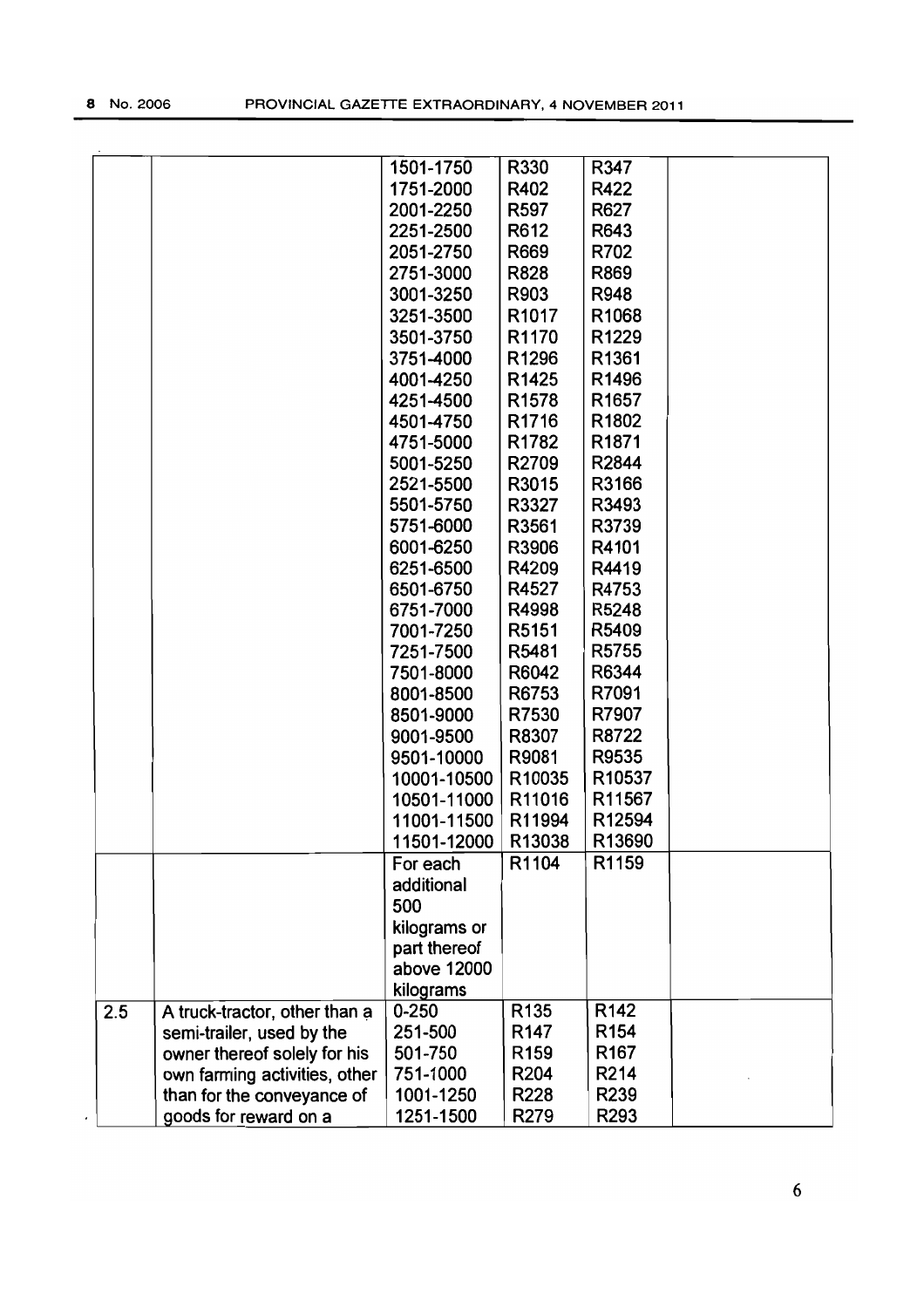|     | public road, other than a            | 1501-1750    | R330              | R347              |  |
|-----|--------------------------------------|--------------|-------------------|-------------------|--|
|     | motor vehicle referred to in         | 1751-2000    | R402              | R422              |  |
|     | items $2.1$ ,                        | 2001-2250    | R597              | R627              |  |
|     | 2.3, 2.4, 2.5, 2.6, 2.7, 2.8, 2.9, 2 | 2251-2500    | R612              | R643              |  |
|     | .10 or 3 of this schedule,           | 2051-2750    | R669              | R702              |  |
|     | with a tare of                       | 2751-3000    | R828              | R869              |  |
|     |                                      | 3001-3250    | R903              | R948              |  |
|     |                                      | 3251-3500    | R <sub>1017</sub> | R1068             |  |
|     |                                      | 3501-3750    | R1170             | R1229             |  |
|     |                                      | 3751-4000    | R1296             | R1361             |  |
|     |                                      |              |                   |                   |  |
|     |                                      | 4001-4250    | R1425             | R1496             |  |
|     |                                      | 4251-4500    | R <sub>1578</sub> | R <sub>1657</sub> |  |
|     |                                      | 4501-4750    | R <sub>1716</sub> | R1802             |  |
|     |                                      | 4751-5000    | R1782             | R1871             |  |
|     |                                      | 5001-5250    | R2709             | R2844             |  |
|     |                                      | 2521-5500    | R3015             | R3166             |  |
|     |                                      | 5501-5750    | R3327             | R3493             |  |
|     |                                      | 5751-6000    | R3561             | R3739             |  |
|     |                                      | 6001-6250    | R3906             | R4101             |  |
|     |                                      | 6251-6500    | R4209             | R4419             |  |
|     |                                      | 6501-6750    | R4527             | R4753             |  |
|     |                                      | 6751-7000    | R4998             | R5248             |  |
|     |                                      | 7001-7250    | R5151             | R5409             |  |
|     |                                      | 7251-7500    | R5481             | R5755             |  |
|     |                                      | 7501-8000    | R6042             | R6344             |  |
|     |                                      | 8001-8500    | R6753             | R7091             |  |
|     |                                      | 8501-9000    | R7530             | R7907             |  |
|     |                                      | 9001-9500    | R8307             | R8722             |  |
|     |                                      | 9501-10000   | R9081             | R9535             |  |
|     |                                      | 10001-       | R10035            | R10537            |  |
|     |                                      |              |                   | R11567            |  |
|     |                                      | 10500-       | R11016            |                   |  |
|     |                                      | 10501-       | R11994            | R12594            |  |
|     |                                      | 11000-       | R13038            | R13690            |  |
|     |                                      | 11001-       |                   |                   |  |
|     |                                      | 11500-       |                   |                   |  |
|     |                                      | 11501-       |                   |                   |  |
|     |                                      | 12000        |                   |                   |  |
|     |                                      | For each     | R1104             | R1159             |  |
|     |                                      | additional   |                   |                   |  |
|     |                                      | 500          |                   |                   |  |
|     |                                      | kilograms or |                   |                   |  |
|     |                                      | part thereof |                   |                   |  |
|     |                                      | above 12000  |                   |                   |  |
|     |                                      | kilograms    |                   |                   |  |
| 2.6 | A truck-tractor, other than a        | $0 - 250$    | R <sub>135</sub>  | R142              |  |
|     | truck-tractor referred to in         | 251-500      | R <sub>147</sub>  | R <sub>154</sub>  |  |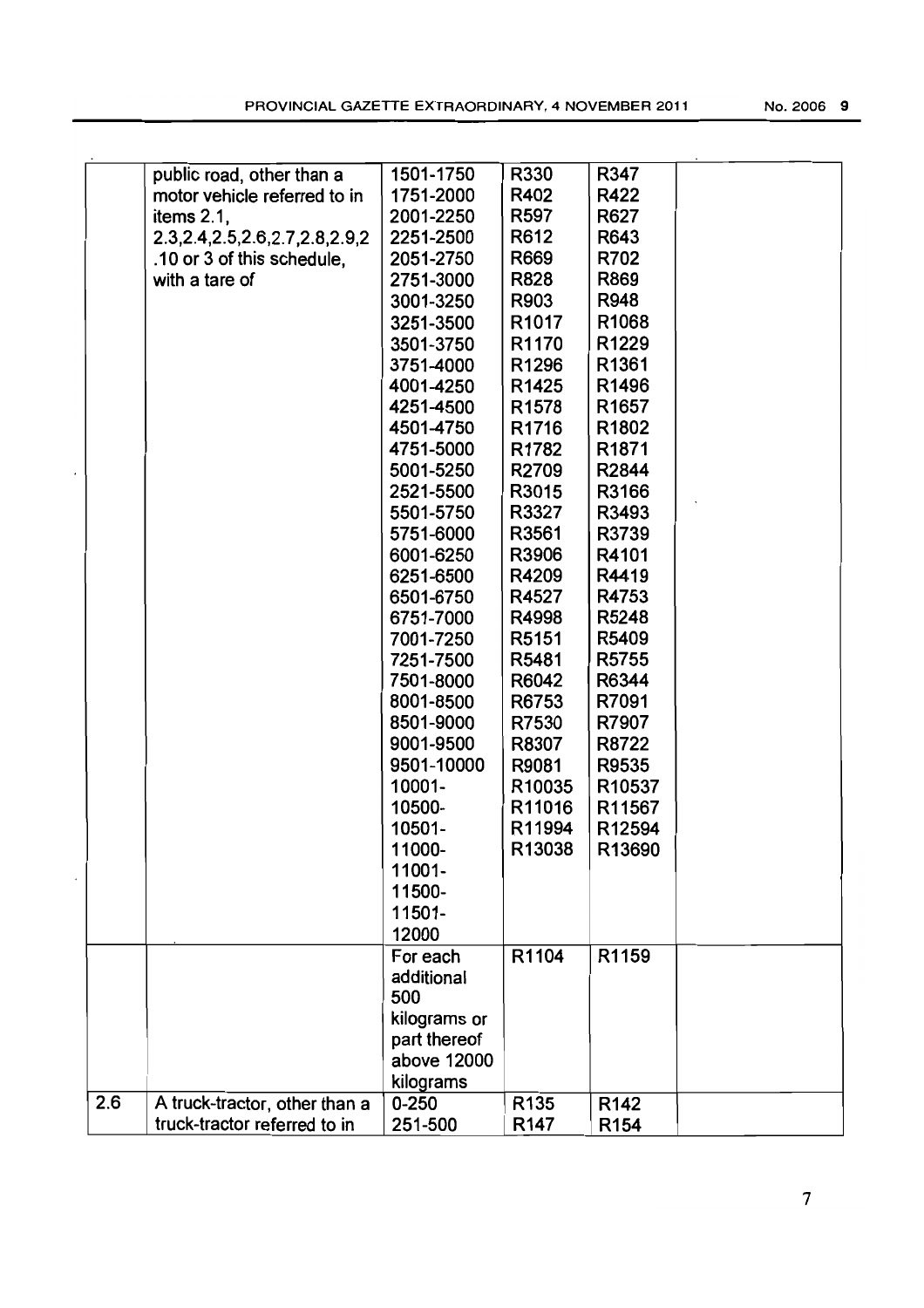|     | items 2.5 used by the                | 501-750      | R <sub>159</sub>  | R <sub>167</sub> |  |
|-----|--------------------------------------|--------------|-------------------|------------------|--|
|     | owner thereof solely for his         | 751-1000     | <b>R204</b>       | R214             |  |
|     | own farming activities, other        | 1001-1250    | <b>R228</b>       | R239             |  |
|     | than conveyance of goods             | 1251-1500    | R279              | R293             |  |
|     | for reward on a public road,         | 1501-1750    | R330              | R347             |  |
|     | other than a motor vehicles          | 1751-2000    | R402              | R422             |  |
|     | referred to in items,                | 2001-2250    | R <sub>597</sub>  | R627             |  |
|     | 2.1, 2.2, 2.3, 2.4, 2.5, 2.6, 2.7, 2 | 2251-2500    | R612              | R643             |  |
|     | .8,2.9,2.10 or 3 of this             | 2051-2750    | R669              | R702             |  |
|     | schedule, with a tare of:            | 2751-3000    | <b>R828</b>       | R869             |  |
|     |                                      | 3001-3250    | R903              | R948             |  |
|     |                                      | 3251-3500    | R <sub>1017</sub> | R1068            |  |
|     |                                      |              | R1170             |                  |  |
|     |                                      | 3501-3750    |                   | R1229            |  |
|     |                                      | 3751-4000    | R1296             | R1361            |  |
|     |                                      | 4001-4250    | R1425             | R1496            |  |
|     |                                      | 4251-4500    | R <sub>1578</sub> | R1657            |  |
|     |                                      | 4501-4750    | R <sub>1716</sub> | R1802            |  |
|     |                                      | 4751-5000    | R1782             | R1871            |  |
|     |                                      | 5001-5250    | R2709             | R2844            |  |
|     |                                      | 2521-5500    | R3015             | R3166            |  |
|     |                                      | 5501-5750    | R3327             | R3493            |  |
|     |                                      | 5751-6000    | R3561             | R3739            |  |
|     |                                      | 6001-6250    | R3906             | R4101            |  |
|     |                                      | 6251-6500    | R4209             | R4419            |  |
|     |                                      | 6501-6750    | R4527             | R4753            |  |
|     |                                      | 6751-7000    | R4998             | R5248            |  |
|     |                                      | 7001-7250    | R5151             | R5409            |  |
|     |                                      | 7251-7500    | R5481             | R5755            |  |
|     |                                      | 7501-8000    | R6042             | R6344            |  |
|     |                                      | 8001-8500    | R6753             | R7091            |  |
|     |                                      | 8501-9000    | R7530             | R7907            |  |
|     |                                      | 9001-9500    | R8307             | R8722            |  |
|     |                                      | 9501-10000   | R9081             | R9535            |  |
|     |                                      | 10001-10500  | R10035            | R10537           |  |
|     |                                      | 10501-11000  | R11016            | R11567           |  |
|     |                                      |              |                   |                  |  |
|     |                                      | 11001-11500  | R11994            | R12594           |  |
|     |                                      | 11501-12000  | R13038            | R13690           |  |
|     |                                      | For each     | R1104             | R1159            |  |
|     |                                      | additional   |                   |                  |  |
|     |                                      | 500          |                   |                  |  |
|     |                                      | kilograms or |                   |                  |  |
|     |                                      | part thereof |                   |                  |  |
|     |                                      | above 12000  |                   |                  |  |
|     |                                      | kilograms    |                   |                  |  |
| 2.7 | A trailer other than a motor         | $0 - 250$    | R <sub>135</sub>  | R <sub>142</sub> |  |
|     | vehicle referred to in items         | 251-500      | R <sub>147</sub>  | R <sub>154</sub> |  |
|     |                                      |              |                   |                  |  |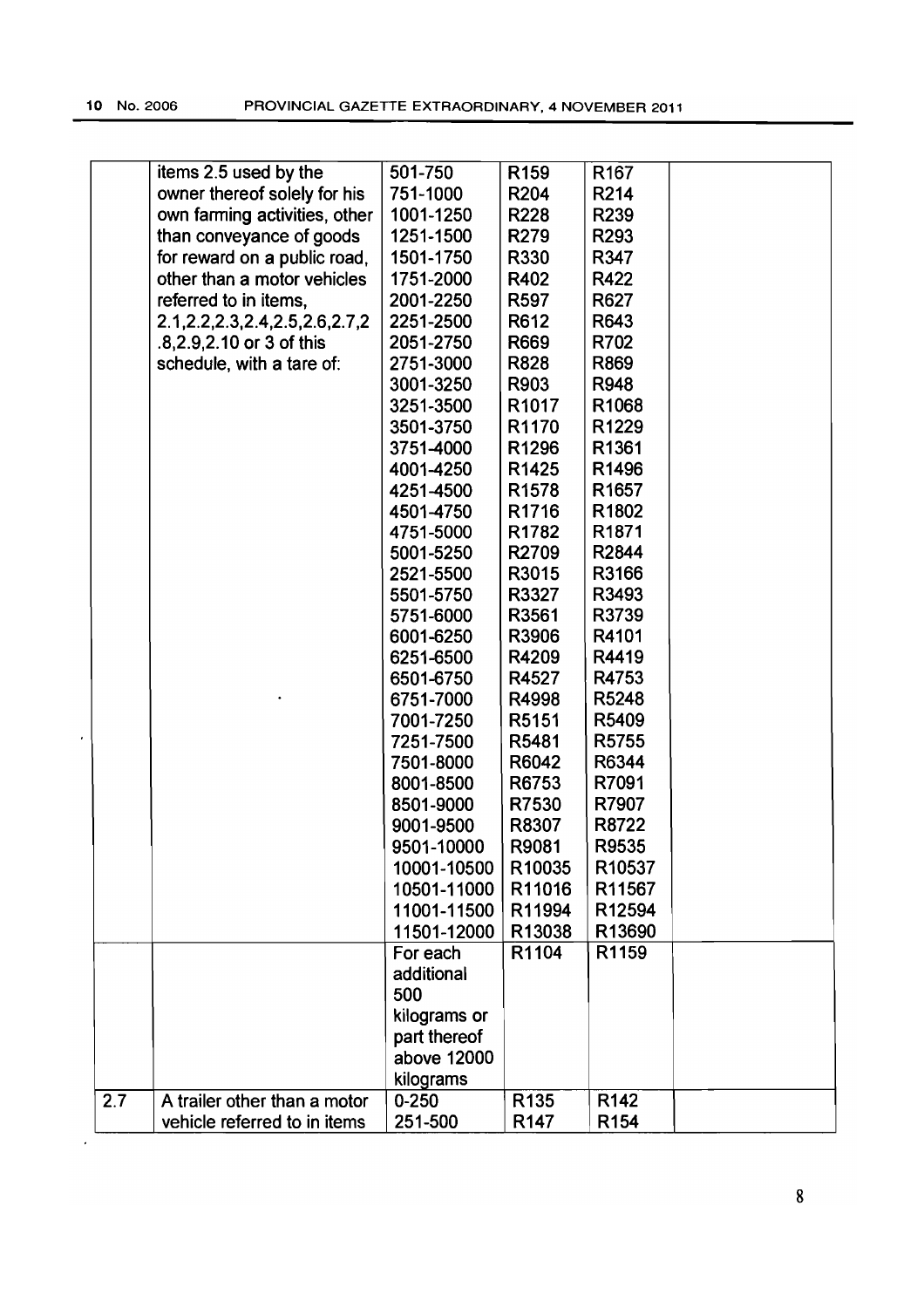|     | 2.1, 2.3, 2.4, 2.5, 2.6, 2.7, 2.8, 2 | 501-750      | R <sub>159</sub>  | R <sub>167</sub>  |  |
|-----|--------------------------------------|--------------|-------------------|-------------------|--|
|     | .9.2.10 or 3 of this                 | 751-1000     | R204              | R214              |  |
|     | schedule, with a tare of :           | 1001-1250    | R228              | R239              |  |
|     |                                      | 1251-1500    | R279              | R293              |  |
|     |                                      | 1501-1750    | R330              | R347              |  |
|     |                                      | 1751-2000    | R402              | R422              |  |
|     |                                      | 2001-2250    | R597              | R627              |  |
|     |                                      | 2251-2500    | R612              | R643              |  |
|     |                                      | 2051-2750    | R669              | R702              |  |
|     |                                      | 2751-3000    | R828              | R869              |  |
|     |                                      | 3001-3250    | R903              | R948              |  |
|     |                                      | 3251-3500    | R <sub>1017</sub> | R1068             |  |
|     |                                      | 3501-3750    | R <sub>1170</sub> | R1229             |  |
|     |                                      | 3751-4000    | R1296             | R1361             |  |
|     |                                      | 4001-4250    | R1425             | R1496             |  |
|     |                                      | 4251-4500    | R <sub>1578</sub> | R1657             |  |
|     |                                      | 4501-4750    | R1716             | R1802             |  |
|     |                                      | 4751-5000    | R1782             | R <sub>1871</sub> |  |
|     |                                      | 5001-5250    | R2709             | R2844             |  |
|     |                                      | 2521-5500    | R3015             | R3166             |  |
|     |                                      | 5501-5750    | R3327             | R3493             |  |
|     |                                      | 5751-6000    | R3561             | R3739             |  |
|     |                                      | 6001-6250    | R3906             | R4101             |  |
|     |                                      | 6251-6500    | R4209             | R4419             |  |
|     |                                      | 6501-6750    | R4527             | R4753             |  |
|     |                                      | 6751-7000    | R4998             | R5248             |  |
|     |                                      | 7001-7250    | R5151             | R5409             |  |
|     |                                      | 7251-7500    | R5481             | R5755             |  |
|     |                                      | 7501-8000    | R6042             | R6344             |  |
|     |                                      | 8001-8500    | R6753             | R7091             |  |
|     |                                      | 8501-9000    | R7530             | R7907             |  |
|     |                                      | 9001-9500    | R8307             | R8722             |  |
|     |                                      | 9501-10000   | R9081             | R9535             |  |
|     |                                      | 10001-10500  | R10035            | R10537            |  |
|     |                                      | 10501-11000  | R11016            | R11567            |  |
|     |                                      | 11001-11500  | R11994            | R12594            |  |
|     |                                      | 11501-12000  | R13038            | R13690            |  |
|     |                                      | For each     | 1104              | 1159              |  |
|     |                                      | additional   |                   |                   |  |
|     |                                      | 500          |                   |                   |  |
|     |                                      | kilograms or |                   |                   |  |
|     |                                      | part thereof |                   |                   |  |
|     |                                      | above 12000  |                   |                   |  |
|     |                                      | kilograms    |                   |                   |  |
| 2.8 | A caravan, other than a              |              | R <sub>192</sub>  | R202              |  |
|     | self-propelled caravan or            |              |                   |                   |  |
|     |                                      |              |                   |                   |  |

 $\overline{\phantom{a}}$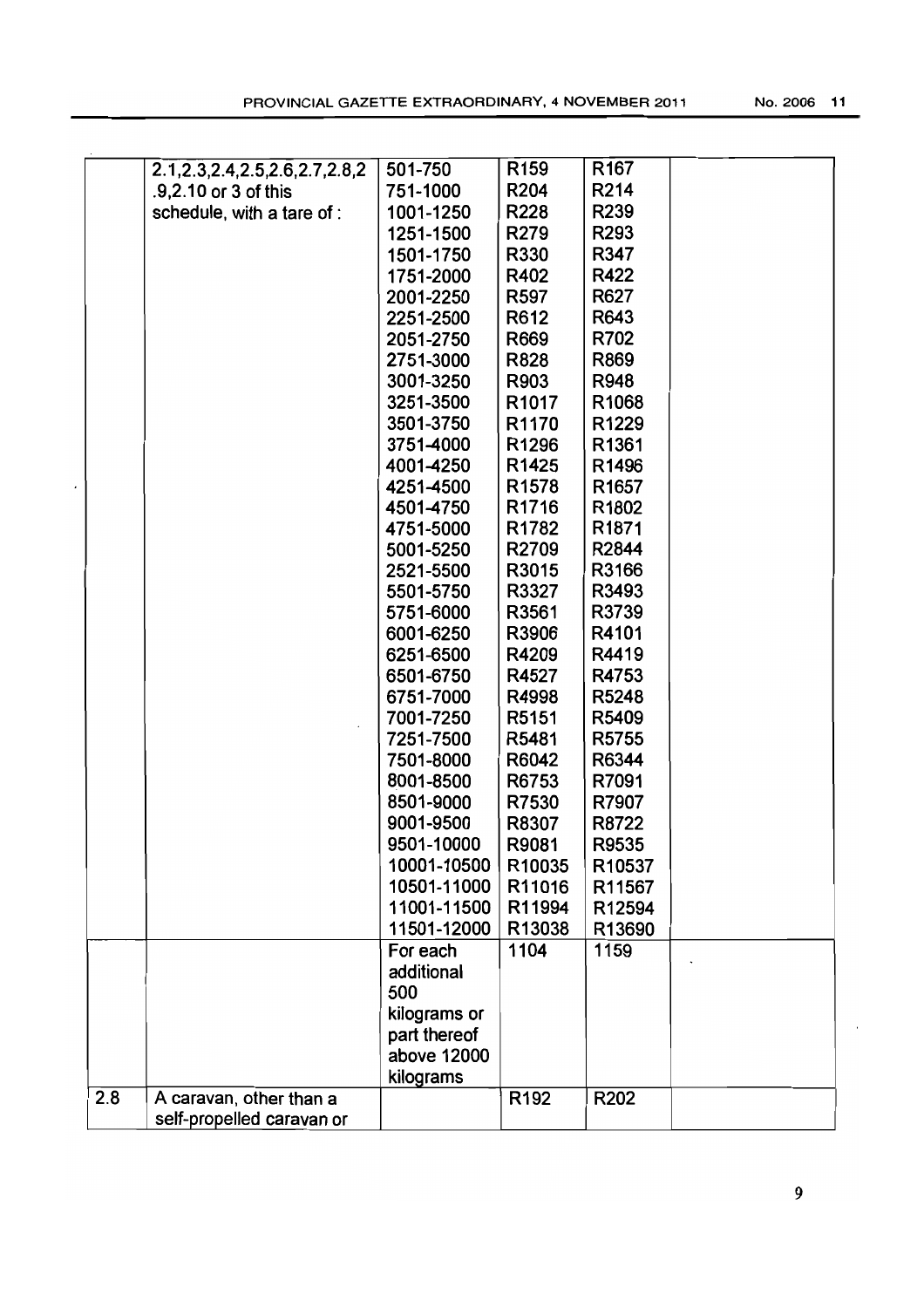|     | motor vehicle referred to in         |             |                  |                  |  |
|-----|--------------------------------------|-------------|------------------|------------------|--|
|     | items 2.1, 2.2, 2.3, 2.4, 2.5,       |             |                  |                  |  |
|     | 2.6, 2.7, 2.8, 2.9, 2.10 or 3        |             |                  |                  |  |
|     | of this schedule.                    |             |                  |                  |  |
| 2.9 | A tractor vehicle is operated        | $0 - 250$   | R <sub>102</sub> | R <sub>107</sub> |  |
|     | on a public road, other than         | 251-500     | R <sub>102</sub> | R <sub>107</sub> |  |
|     | a motor vehicle referred to          | 501-750     | R <sub>102</sub> | R <sub>107</sub> |  |
|     | in items:                            | 751-1000    | R <sub>102</sub> | R <sub>107</sub> |  |
|     | 2.1, 2.2, 2.3, 2.4, 2.5, 2.6, 2.7, 2 | 1001-1250   | R <sub>102</sub> | R <sub>107</sub> |  |
|     | .8, 2.9, 2.10 or 3 of this           | 1251-1500   | R <sub>102</sub> | R <sub>107</sub> |  |
|     | schedule, with a tare of             | 1501-1750   | R <sub>102</sub> | R <sub>107</sub> |  |
|     |                                      | 1751-2000   | R <sub>102</sub> | R <sub>107</sub> |  |
|     |                                      | 2001-2250   | R <sub>102</sub> | R <sub>107</sub> |  |
|     |                                      | 2251-2500   | R <sub>102</sub> | R <sub>107</sub> |  |
|     |                                      | 2051-2750   | R <sub>102</sub> | R <sub>107</sub> |  |
|     |                                      | 2751-3000   | R <sub>102</sub> | R <sub>107</sub> |  |
|     |                                      | 3001-3250   | R <sub>102</sub> | R <sub>107</sub> |  |
|     |                                      | 3251-3500   | R <sub>102</sub> | R <sub>107</sub> |  |
|     |                                      | 3501-3750   | R <sub>102</sub> | R <sub>107</sub> |  |
|     |                                      | 3751-4000   | R <sub>102</sub> | R <sub>107</sub> |  |
|     |                                      | 4001-4250   | R <sub>102</sub> | R <sub>107</sub> |  |
|     |                                      | 4251-4500   | R <sub>102</sub> | R <sub>107</sub> |  |
|     |                                      | 4501-4750   | R <sub>102</sub> | R <sub>107</sub> |  |
|     |                                      | 4751-5000   | R <sub>102</sub> | R <sub>107</sub> |  |
|     |                                      | 5001-5250   | R <sub>102</sub> | R <sub>107</sub> |  |
|     |                                      | 2521-5500   | R <sub>102</sub> | R <sub>107</sub> |  |
|     |                                      | 5501-5750   | R <sub>102</sub> | R <sub>107</sub> |  |
|     |                                      | 5751-6000   | R <sub>102</sub> | R <sub>107</sub> |  |
|     |                                      | 6001-6250   | R <sub>102</sub> | R <sub>107</sub> |  |
|     |                                      | 6251-6500   | R <sub>102</sub> | R <sub>107</sub> |  |
|     |                                      | 6501-6750   | R <sub>102</sub> | R <sub>107</sub> |  |
|     |                                      | 6751-7000   | R <sub>102</sub> | R <sub>107</sub> |  |
|     |                                      | 7001-7250   | R <sub>102</sub> | R <sub>107</sub> |  |
|     |                                      | 7251-7500   | R <sub>102</sub> | R <sub>107</sub> |  |
|     |                                      | 7501-8000   | R <sub>102</sub> | R <sub>107</sub> |  |
|     |                                      | 8001-8500   | R <sub>102</sub> | R <sub>107</sub> |  |
|     |                                      | 8501-9000   | R <sub>102</sub> | R <sub>107</sub> |  |
|     |                                      | 9001-9500   | R <sub>102</sub> | R <sub>107</sub> |  |
|     |                                      | 9501-10000  | R <sub>102</sub> | R <sub>107</sub> |  |
|     |                                      | 10001-10500 | R <sub>102</sub> | R <sub>107</sub> |  |
|     |                                      | 10501-11000 | R <sub>102</sub> | R <sub>107</sub> |  |
|     |                                      | 11001-11500 | R <sub>102</sub> |                  |  |
|     |                                      |             |                  | R <sub>107</sub> |  |
|     |                                      | 11501-12000 | R459             | R482             |  |
|     |                                      | For each    | R408             | R428             |  |
|     |                                      | additional  |                  |                  |  |
|     |                                      | 500         |                  |                  |  |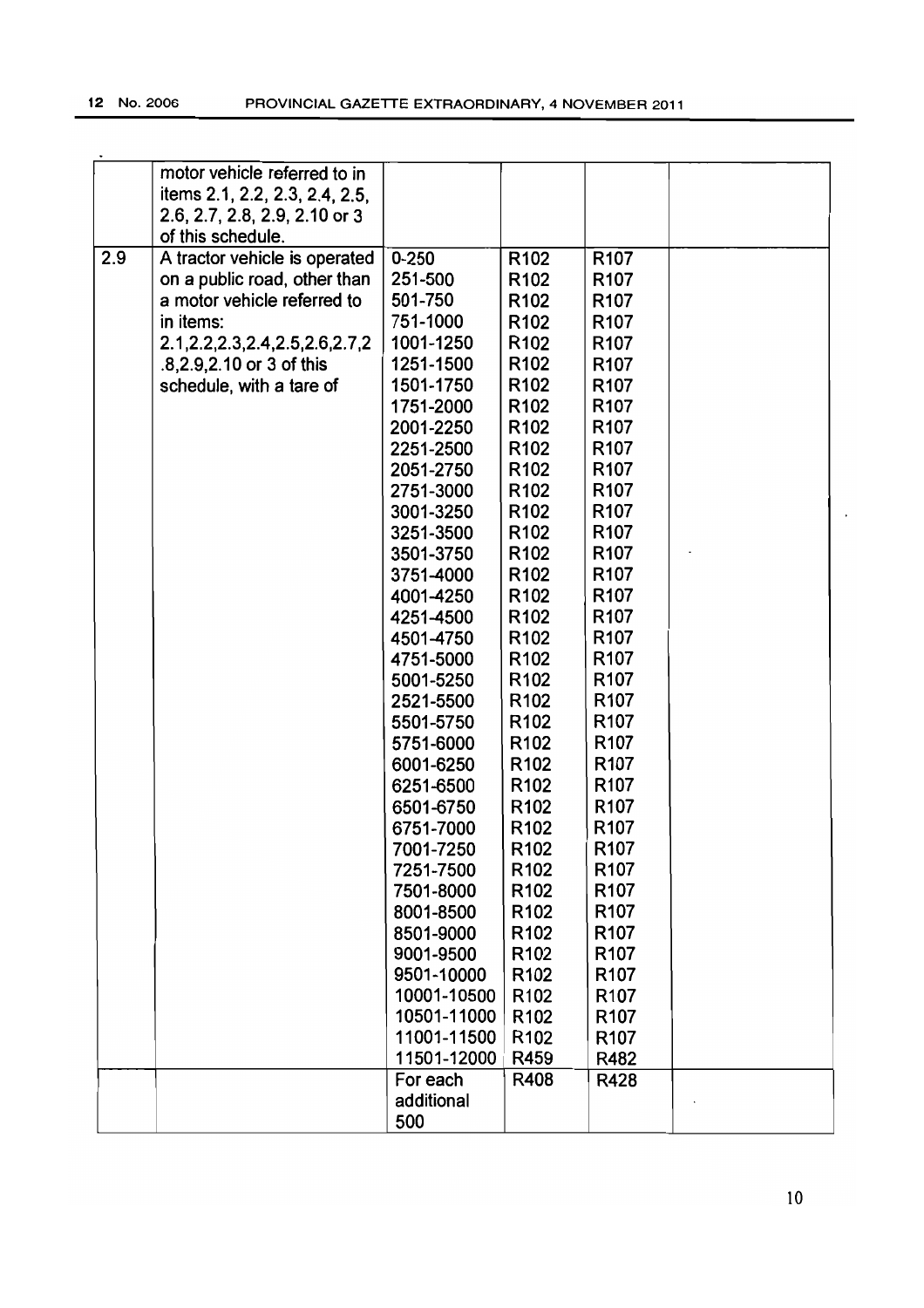|      |                                                                                                                                                               | kilograms or<br>part thereof<br>above 12000<br>kilograms                                                                                                                                                                                                                                                                                                                                                                                                                                                                    |                                                                                                                                                                                                                                                                                                                                                                                                                       |                                                                                                                                                                                                                                                                                                                                                                                                                            |  |
|------|---------------------------------------------------------------------------------------------------------------------------------------------------------------|-----------------------------------------------------------------------------------------------------------------------------------------------------------------------------------------------------------------------------------------------------------------------------------------------------------------------------------------------------------------------------------------------------------------------------------------------------------------------------------------------------------------------------|-----------------------------------------------------------------------------------------------------------------------------------------------------------------------------------------------------------------------------------------------------------------------------------------------------------------------------------------------------------------------------------------------------------------------|----------------------------------------------------------------------------------------------------------------------------------------------------------------------------------------------------------------------------------------------------------------------------------------------------------------------------------------------------------------------------------------------------------------------------|--|
| 2.10 | A trailer other than a motor<br>vehicle referred to in items<br>2.1,<br>2.3, 2.4, 2.5, 2.6, 2.7, 2.8, 2.9, 2<br>.10 or 3 of this schedule,<br>with a tare of: | $0 - 250$<br>251-500<br>501-750<br>751-1000<br>1001-1250<br>1251-1500<br>1501-1750<br>1751-2000<br>2001-2250<br>2251-2500<br>2051-2750<br>2751-3000<br>3001-3250<br>3251-3500<br>3501-3750<br>3751-4000<br>4001-4250<br>4251-4500<br>4501-4750<br>4751-5000<br>5001-5250<br>2521-5500<br>5501-5750<br>5751-6000<br>6001-6250<br>6251-6500<br>6501-6750<br>6751-7000<br>7001-7250<br>7251-7500<br>7501-8000<br>8001-8500<br>8501-9000<br>9001-9500<br>9501-10000<br>1000110500-<br>1050111000-<br>1100111500-<br>11501-12000 | R135<br>R <sub>147</sub><br>R <sub>159</sub><br>R204<br>R228<br>R279<br>R330<br>R402<br>R597<br>R612<br>R669<br><b>R828</b><br>R903<br>R <sub>1017</sub><br>R1170<br>R1296<br>R1425<br>R <sub>1578</sub><br>R <sub>1716</sub><br>R1782<br>R2709<br>R3015<br>R3327<br>R3561<br>R3906<br>R4209<br>R4527<br>R4998<br>R5151<br>R5481<br>R6042<br>R6753<br>R7530<br>R8307<br>R9081<br>R10035<br>R11016<br>R11994<br>R13038 | R <sub>142</sub><br>R <sub>154</sub><br>R <sub>167</sub><br>R214<br>R239<br>R293<br>R347<br>R422<br>R627<br>R643<br>R702<br>R869<br>R948<br>R <sub>1068</sub><br>R1229<br>R1361<br>R1496<br>R <sub>1657</sub><br>R1802<br>R <sub>1871</sub><br>R2844<br>R3166<br>R3493<br>R3739<br>R4101<br>R4419<br>R4753<br>R5248<br>R5409<br>R5755<br>R6344<br>R7091<br>R7907<br>R8722<br>R9535<br>R10537<br>R11567<br>R12594<br>R13690 |  |
|      |                                                                                                                                                               | For each<br>additional<br>500                                                                                                                                                                                                                                                                                                                                                                                                                                                                                               | R1104                                                                                                                                                                                                                                                                                                                                                                                                                 | R1159                                                                                                                                                                                                                                                                                                                                                                                                                      |  |